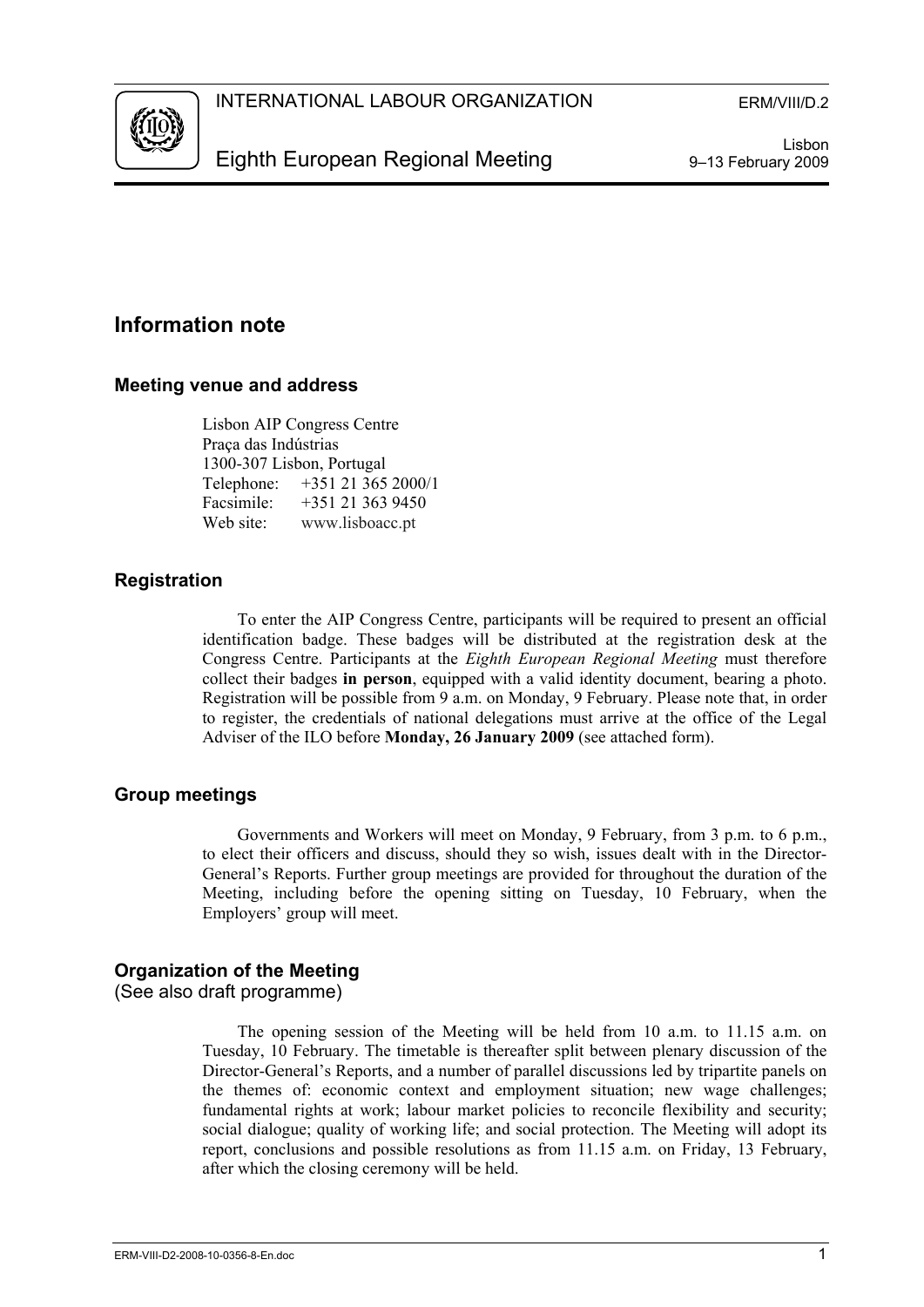### **Special events**

A Prime Ministers' panel session will be held from 11.15 a.m. to 1.15 p.m., and an informal Ministerial Meeting from 6 p.m. to 8 p.m., on Wednesday, 11 February, the latter taking place in the Belém Cultural Centre. Participation in the informal ministerial meeting is restricted to ministers and heads of delegations and selected Employers and Workers.

### **Social events**

The Director-General of the ILO will host a reception for participants from 7 p.m. to 9 p.m. on Tuesday, 10 February; a second reception will be hosted by the Government of Portugal in the evening of Thursday, 12 February.

## **Lunch**

In view of the relatively short breaks for the midday meal, and for the convenience of participants, the ILO has negotiated special rates at the AIP Congress Centre's restaurant. Participants are strongly encouraged to avail themselves of this facility for lunch.

## **Procedure and rules**

The *Rules for Regional Meetings* (2008) will govern the powers, functions and procedure of the Seventh European Regional Meeting. Revisions to the *Rules for Regional Meetings* were approved by the Governing Body at its 301st Session in March 2008 and confirmed by the 97th Session of the International Labour Conference (June 2008). The Introductory note will be reviewed by the Governing Body at its 303rd Session in November 2008. Copies of the revised *Rules* will be sent to the participants as soon as the published version is available. However, delegates' attention is drawn to a certain number of points.

## **Composition of delegations**

In accordance with article 1, paragraphs 1 and 4.1, of the *Rules*, each member State taking part in the Meeting is invited to send a tripartite delegation composed of two Government delegates, one Employers' delegate and one Workers' delegate, accompanied by such advisers as may be considered necessary.

Article 1, paragraph 2, stipulates that Employers' and Workers' delegates and advisers shall be chosen in agreement with the industrial organizations, if such organizations exist, which are most representative of the employers or workers in the State or territory concerned.

Furthermore, in accordance with the resolution concerning the strengthening of tripartism in the overall activities of the International Labour Organization, adopted by the International Labour Conference at its 56th Session (1971), member States must send tripartite delegations whose members are able to act in full independence of one another. Finally, the resolution concerning ILO action for women workers, adopted by the Conference at its 78th Session (1991), calls on governments and employers' and workers' organizations to include more women in their delegations to meetings of the ILO.

## **Financial arrangements**

The travel and subsistence expenses of the delegates and their advisers are to be borne by their respective governments (article 1 of the *Rules*).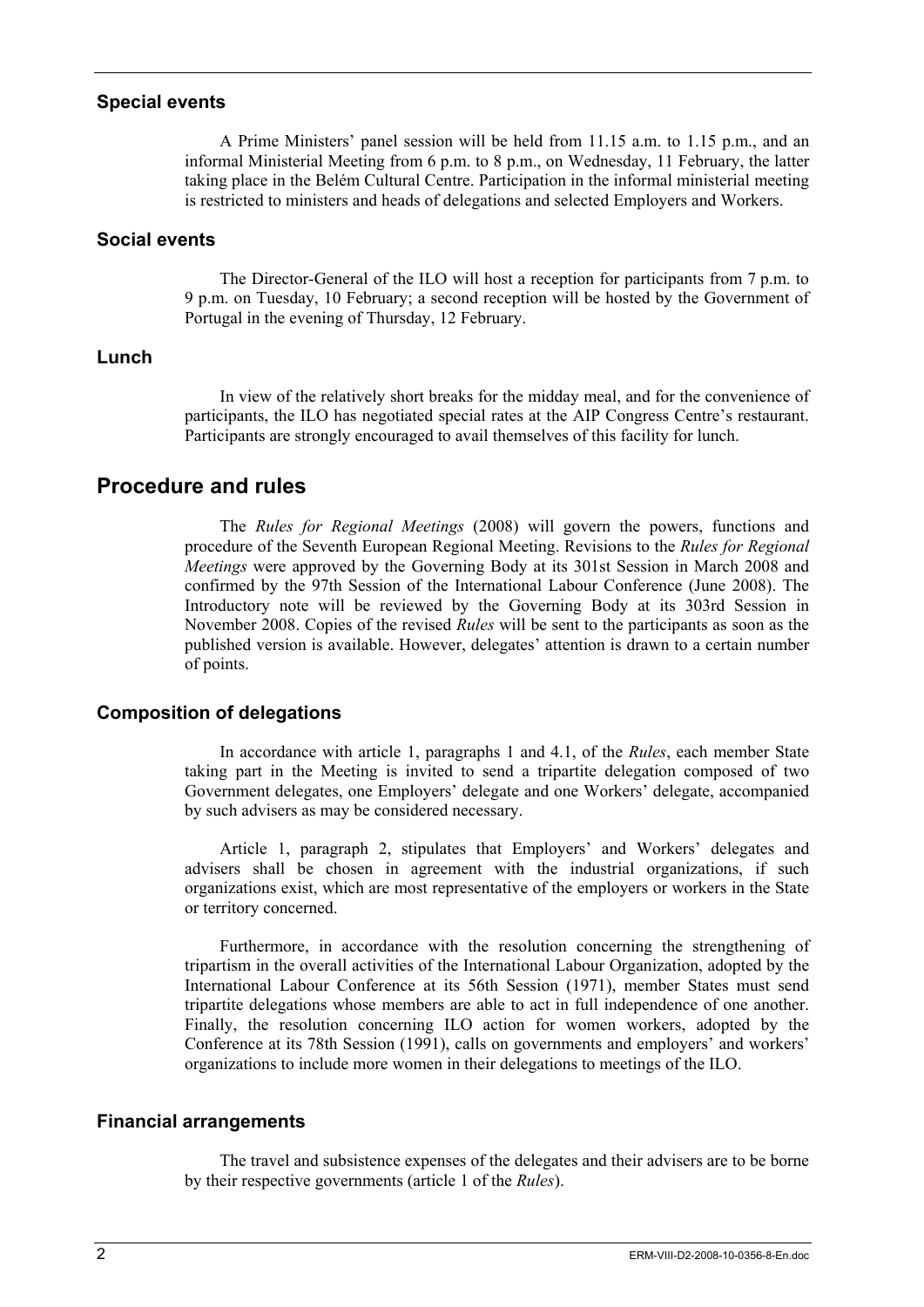#### **Discussion in plenary**

In plenary the order of speaking will be according to a list of speakers. It is essential for speakers to register on this list on the eve of the plenary sitting at which they wish to take the floor.

To allow as many speakers as possible to intervene, article 10, paragraph 7, of the *Rules* stipulates that except with the unanimous consent of the Officers of the Meeting, no speech shall exceed five minutes. Speakers are thus urged to make their interventions brief and to the point, reducing complimentary remarks to a strict minimum. Participants who have a typed copy of their speech are requested to supply one example to the secretariat of the Meeting for communication to the interpreters.

## **Parallel discussion sessions**

These are to be interactive, panel-led sessions; participants may intervene on recognition by the Chairperson.

#### **Interpretation**

Simultaneous interpretation will be provided in English, French, Spanish, German and Russian, as well as in Portuguese.

### **Documents**

The Report of the Director-General which will serve as a basis for the debates will be published in English, French, Spanish, German, Portuguese and Russian. However, the report of the Meeting, the report of the Credentials Committee, the conclusions and resolutions which may be adopted, will be published at the Meeting itself only in English, French and Spanish.

# **Practical information**

#### **Travel arrangements and reservation of hotel rooms**

Delegates are invited to make their own travel arrangements and to reserve hotel rooms as far in advance as possible in order to benefit from favourable conditions negotiated by the ILO with the STAR Travel Agency in Lisbon. For practical reasons, and so as to facilitate contacts, you are strongly encouraged to stay at one of the four hotels listed on the **enclosed reservation form**, and to return the form to the STAR Travel Agency as indicated in the instructions, no later than **15 December 2008**, after which date rooms and rates will be subject to availability. One night's deposit is required, and will be debited from credit cards one week before arrival. Cancellations must be addressed to the STAR Travel Agency before 31 January 2009, after which date **one night** will be debited from credit cards. **All nights booked** will be debited from credit cards in cases of noshows. Delegates may of course reserve a hotel of their own choice should they so wish.